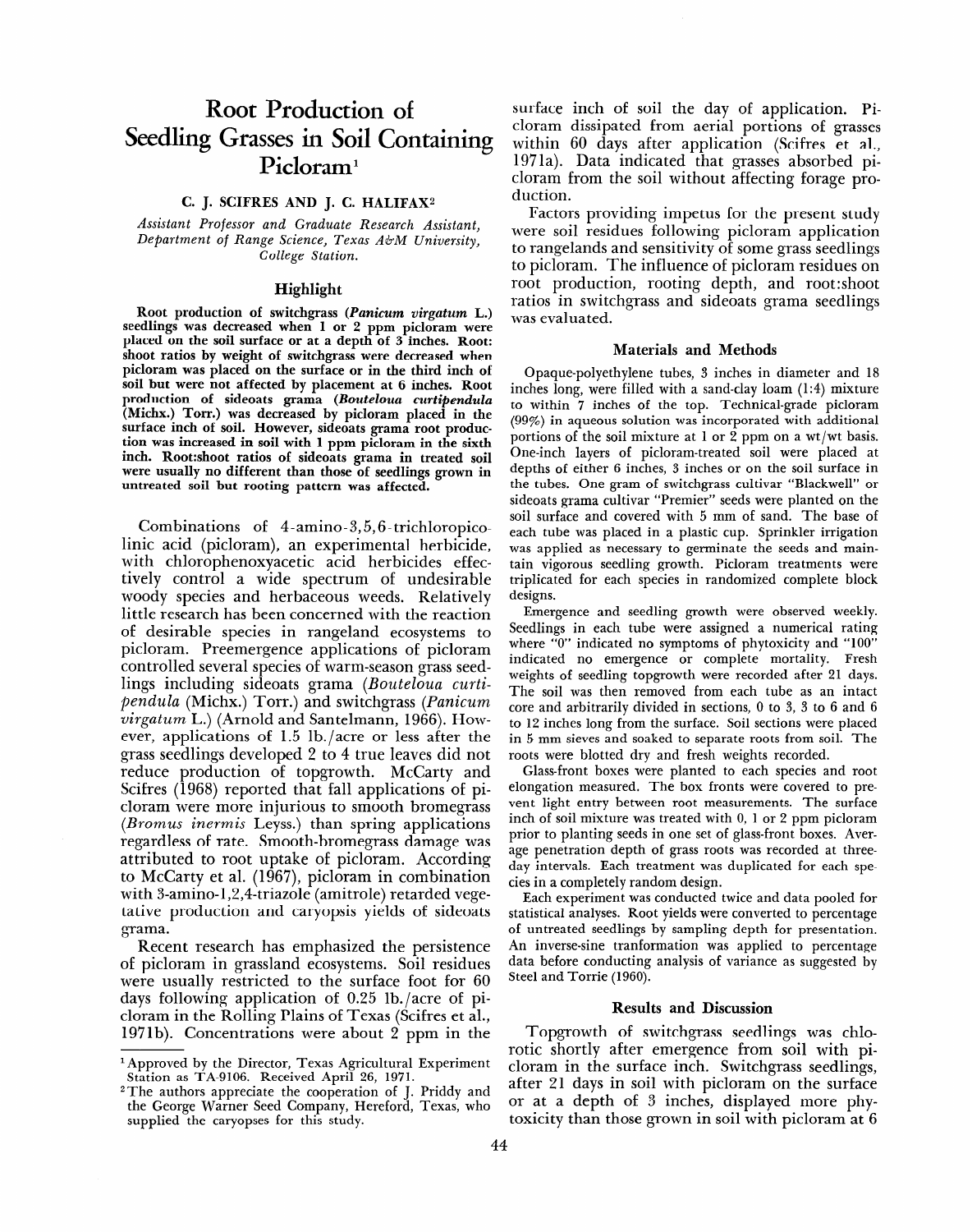**Table 1. Ratings of phytoxicity symptoms in topgrowth of switchgrass and sideoats grama seedlings 21 days after planting in soil containing 1 or 2 ppm picloram at various depths (inches).** 

| Picloram<br>concentration | Picloram | Symptom rating <sup>1</sup> |                |  |
|---------------------------|----------|-----------------------------|----------------|--|
|                           | depth    | Switchgrass                 | Sideoats grama |  |
| 0                         |          | 0                           | 0              |  |
| ı                         | $0 - 1$  | 40                          | 10             |  |
|                           | $3 - 4$  | 32                          | 7              |  |
|                           | $6 - 7$  | 3                           | 0              |  |
| 2                         | $0 - 1$  | 58                          | 7              |  |
|                           | $3 - 4$  | 57                          | 7              |  |
|                           | $6 - 7$  | 13                          | O              |  |
|                           |          |                             |                |  |

**1 Average rating where "0" indicates no symptoms of phototoxicity and "100" indicates all seedlings dead or failed to emerge.** 

inches (Table 1). Symptoms in switchgrass topgrowth developed about a week sooner when picloram was on the surface than when it was in the third inch of soil. Roots reached the third inch 5 or 6 days after planting and some were 6 inches deep after a week (Fig. 1). Picloram symptoms in topgrowth were usually noted within 2 days after switchgrass roots penetrated treated soil. Reaction of switchgrass topgrowth to picloram placed at 6 inches varied between experiments. Slight epinasty of coleoptiles, a common symptom in petioles and meristematic tissues of broadleaved species treated with picloram, was noted in the first study within 10 days after emergence. However, epinasty did not develop in seedlings in the second study. This differential may have been due to removal of the picloram by leaching in the second study; an important method of dissipation under field conditions  $(Scifres et al., 1971b).$  $\mathcal{S}$ :  $\mathcal{S}$  at  $\mathcal{S}$  at  $\mathcal{S}$  susceptible to  $\mathcal{S}$  susceptible to  $\mathcal{S}$ 

picloram residues regardless of concentration or



FIG. 1. Average root penetration of switchgrass and sideoats grama seedlings when the surface inch of soil contained picloram at 0, 1 or 2 ppm.

**Table 2. Root production (%) of switchgrass seedlings 21 days after planting in soil containing 1 or 2 ppm picloram at various depths (inches).1** 

| Picloram      |         | Soil layer <sup>2</sup> |                  |                   |
|---------------|---------|-------------------------|------------------|-------------------|
| Concentration | Depth   | $0 - 3$                 | $3 - 6$          | $6 - 12$          |
| 0             |         | 100a                    | 100 a            | 100a              |
| ı             | $0 - 1$ | 24 <sub>efg</sub>       | $42$ de          | 19fg              |
|               | $3 - 4$ | 64 bc                   | 53 <sub>cd</sub> | 55 cd             |
|               | $6 - 7$ | 97 a                    | 89 a             | 50 <sub>cd</sub>  |
| 2             | $0 - 1$ | 9g                      | $20$ fg          | 17 g              |
|               | $3 - 4$ | $44$ cde                | $45$ $cde$       | 61 <sub>cd</sub>  |
|               | $6 - 7$ | 81 ab                   | $55 \text{ cd}$  | 40 <sub>def</sub> |

**1 Means represent percentages by weight of roots produced by untreated seedlings at each depth.** 

**2 Means followed by the same letter are not significantly different at the 5% level.** 

placement depth, than switchgrass (Table 1). Slight chlorosis developed in sideoats grama seedlings 21 days after planting in soil containing picloram on the surface or at a depth of 3 inches. Sideoats grama roots were recorded at a depth of 3 inches a week after planting and were present at 6 inches 2 to 3 days later (Fig. 1). Epinasty developed in sideoats grama coleoptiles shortly after emergence when picloram was present on the soil surface. No symptoms of phytotoxicity were displayed 21 days after planting sideoats grama in soil containing picloram at 6 inches (Table 1).

Picloram in the surface inch of soil reduced root production of switchgrass seedlings at all depths (Table 2). Root production was greater in soil con- $\sum_{i=1}^{\infty}$  than  $\sum_{i=1}^{\infty}$  production was greater in son contration. was restricted to 10 inches on less when piclored was restricted to 12 metres of ress when preform. was placed on the surface (145. 1). Ordinate it ductions in root production from 1 ppm picloram<br>on the soil surface occurred in the upper 3 inches on the son surface occurred in the upper 5 ment and from the  $\sigma$  to 12-men depth. Noot crongation was most rapid at  $3$  to  $6$  inches regardless of picloram concentration. Placement of 2 ppm picloram on the soil surface decreased root production of switchgrass  $80$  to  $90\%$  at all depths.

Root production of switchgrass at all depths was greater when picloram was placed at a depth of 3 inches than on the soil surface, regardless of concentration (Table 2). However, root production was decreased 50 to 60% at all depths with this placement. Picloram at a depth of 6 inches did not significantly decrease root production of switchgrass seedlings in the surface 3 inches of soil at a concentration of 2 ppm or in the surface  $6$  inches at 1 ppm. However, root production decreased about 50% in the 6 to 12-inch zone when picloram was placed at a depth of 6 inches.